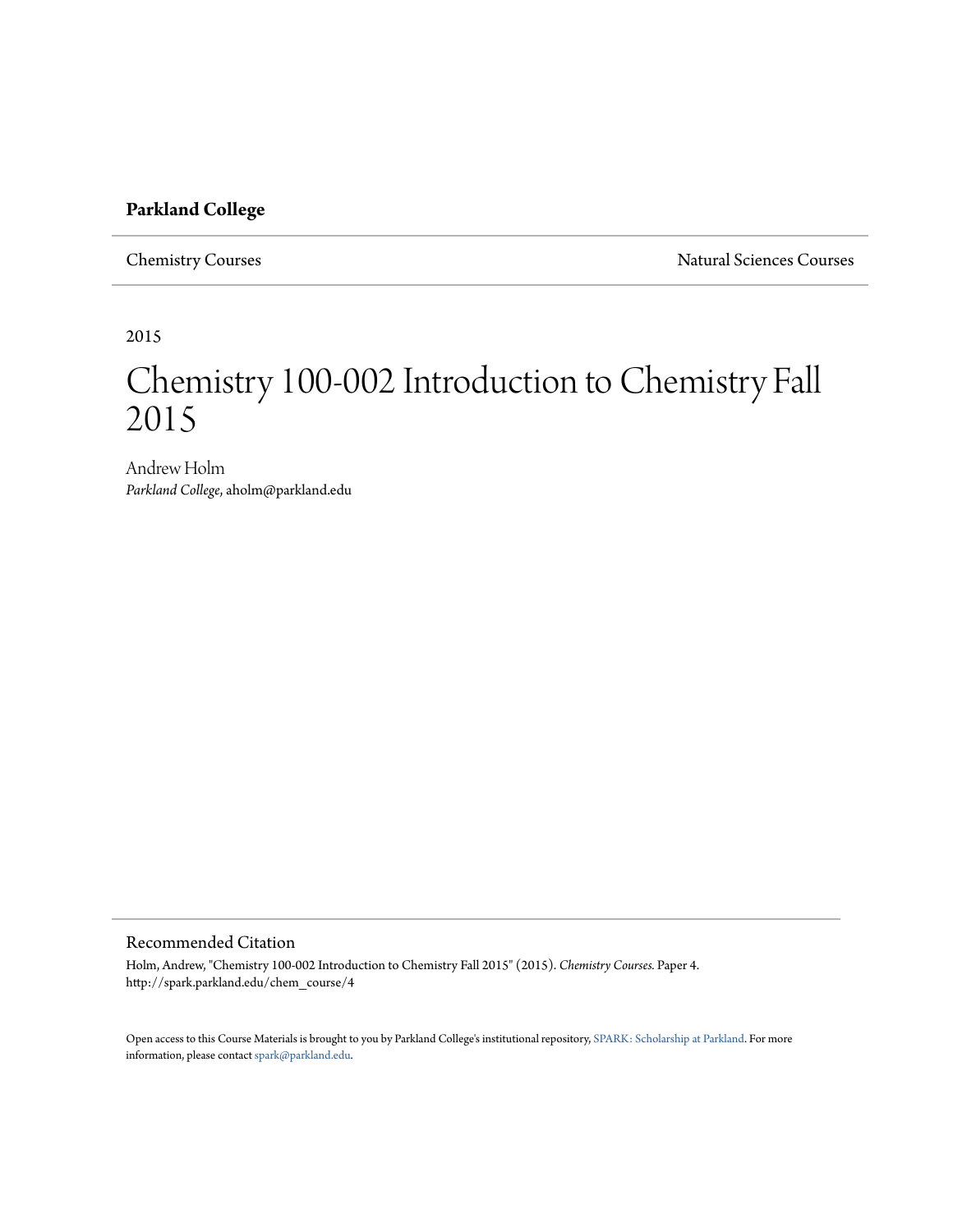# **Course Syllabus CHE 100-002: Introduction to Chemistry Parkland College Fall 2015**

|      | w | <b>Lecture:</b> M 11 am-12:50 pm (on alternating Mondays)<br>11-11:50 am<br>$F = 11-11:50$ am | Room L244<br>Room L244 (not P104)<br>Room L244 (not P104) |
|------|---|-----------------------------------------------------------------------------------------------|-----------------------------------------------------------|
| Lab: |   | M 11 am-12:50 pm (on alternating Mondays) Room L-125                                          |                                                           |
| .    |   |                                                                                               |                                                           |

**Instructor:** Andrew Holm **Office:** D125  **Phone:** 353-2049  **E-mail:** [aholm@parkland.edu](mailto:aholm@parkland.edu)

### **Office Hours:**

.

 **In Center for Academic Success (CAS) – D126** Wednesdays from 10-10:45 am

Thursdays from 12-12:45 pm

 **If the above hours do not work for you, feel free to call on the phone, send mail, or schedule an appointment for help** *at some other time* **as well.** 

**Pre-requisite:** MAT 071, MAT 081, MAT 095, or recent high school algebra with a grade of C or higher. *This prerequisite is very important.*

# **Welcome the CHE 100 at Parkland College!**

 I realize that many of you come into this course with some hesitation. You may have had some struggles with chemistry before this. I'll make every effort to make this a successful learning experience for you. **I want this to be a meaningful semester and I'll try to make learning chemistry a positive experience. And it will require consistent, hard work on your part.**

 This course is designed for people with little or no high school chemistry, those who had chemistry long ago, and/or those who tried CHE 101 and did not do well. This course will prepare you for continued studies in the biological and chemical sciences as well as help you apply chemical concepts to make sense of the world around you. This course has been organized to **offer you the tools necessary for success**. If you have any questions or concerns in this course, do not hesitate to contact me. The sooner we deal with any problems the easier it will be for you!

 **How to Succeed in Che 100?** Come to class each time, prepare for class ahead of time, work with your group, do the homework, stay up with the material, and ask Questions when something is unclear.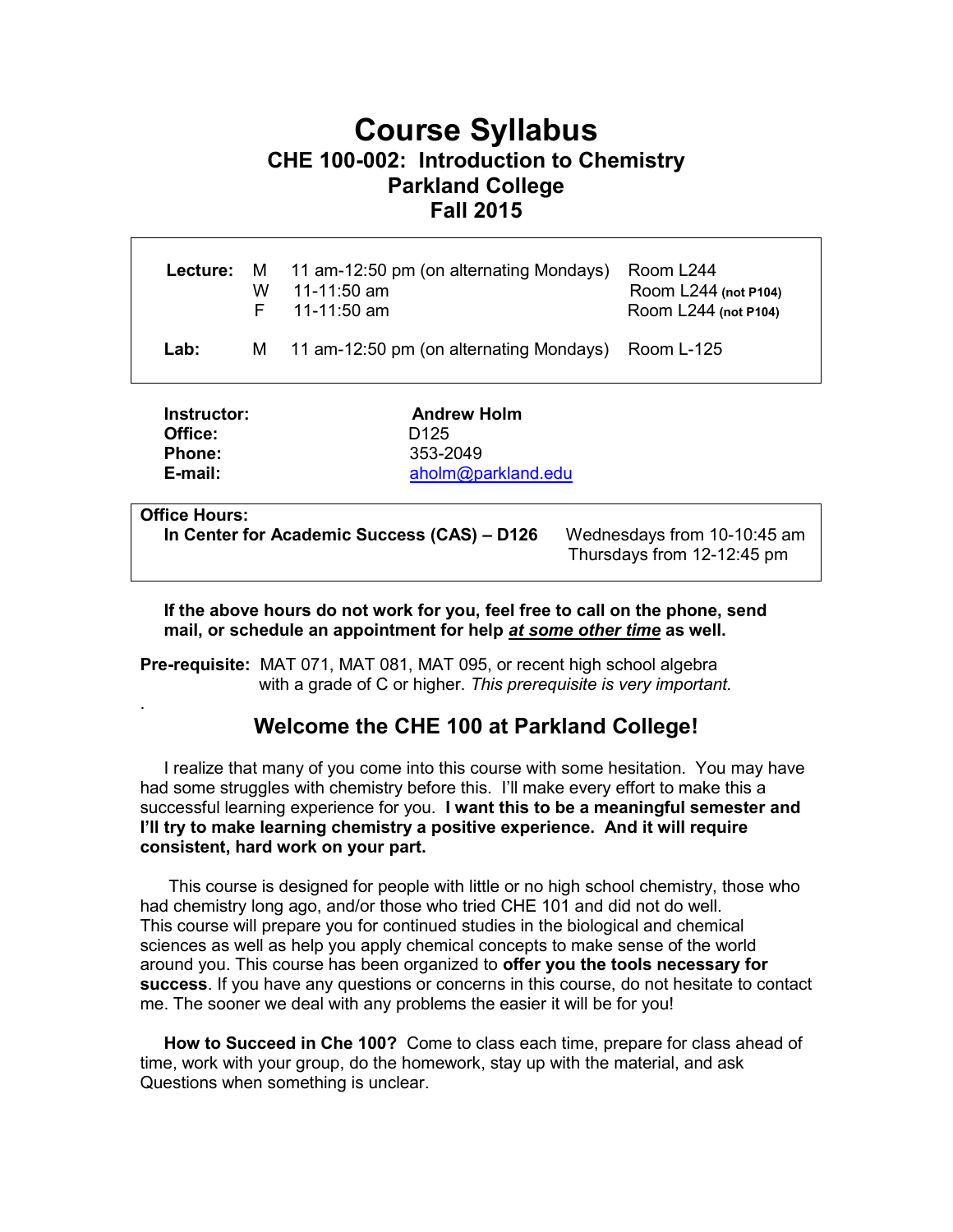# **Required Materials**

Textbook: Introductory Chemistry, 5<sup>th</sup> edition, Custom for Parkland College, by Nivaldo J. Tro (MasteringChemistry access code included) ISBN: 1323115021. **This version is available in the Parkland Bookstore.** 

Or you can purchase Introductory Chemistry, 5<sup>th</sup> edition, by Nivaldo J. Tro (Mastering Chemistry needs to be purchased separately) ISBN- 032191029X. Publisher: Pearson/Prentice Hall. **You'll have to go online for this version of the book.** (There is an e-book version too).

 Please bring this text to class daily – I'll refer to problems and sections of the book in class or have you work problems from it.

 *Packet of Interactive Lecture Notes and Labs: Be sure to get the packet with the name, Andrew Holm, on the front cover.* 

 **Scientific Calculator:** Any simple scientific calculator is sufficient as long as it is capable of scientific notation. A graphing calculator is not necessary. **You are responsible for understanding how to use your calculator.** Bring your calculator to every class session, including quizzes and exams.

 **Note on Cell Phones:** Cell phones & digital organizers are not permitted on desk tops during quizzes & exams – you'll need to use another calculator, not your cell phone.

# **Cell phones and pagers should be put on vibrate prior to class. Texting in class is forbidden !!! Please cooperate…**

### **LAB MATERIALS:**

 **Laboratory Manual:** *CHEMISTRY 100 Lab Manual*. This packet of **lab experiments/reports** is available in the Parkland College Bookstore – 3-holed punched for a binder **– it's included at the end of the packet of Lecture Notes.** This contains instructions for each lab we'll do this semester. *BE SURE TO GET THE PACKET WITH THE NAME, ANDREW HOLM, ON THE COVER.*

 **Laboratory Notebook:** A bound **Laboratory Notebook** with duplicate sheets is also available in the Parkland College Bookstore. This is where you'll record your data in lab.

 **Safety Goggles**: You must purchase your own laboratory safety goggles. These goggles are available in the Parkland Bookstore for under \$10.00. If you already have your own, they MUST offer complete protection of the side of your eyes. (Look for the markings "Z87" stamped on the goggles.) Lab safety **glasses** are NOT acceptable.

 **Quarter:** Please bring a quarter to lab on lab days to lock the lab lockers where you'll store your book bag. Coats and other materials aren't allowed in lab.

**Shoes that cover your toes:** No open-toed sandals are allowed in lab.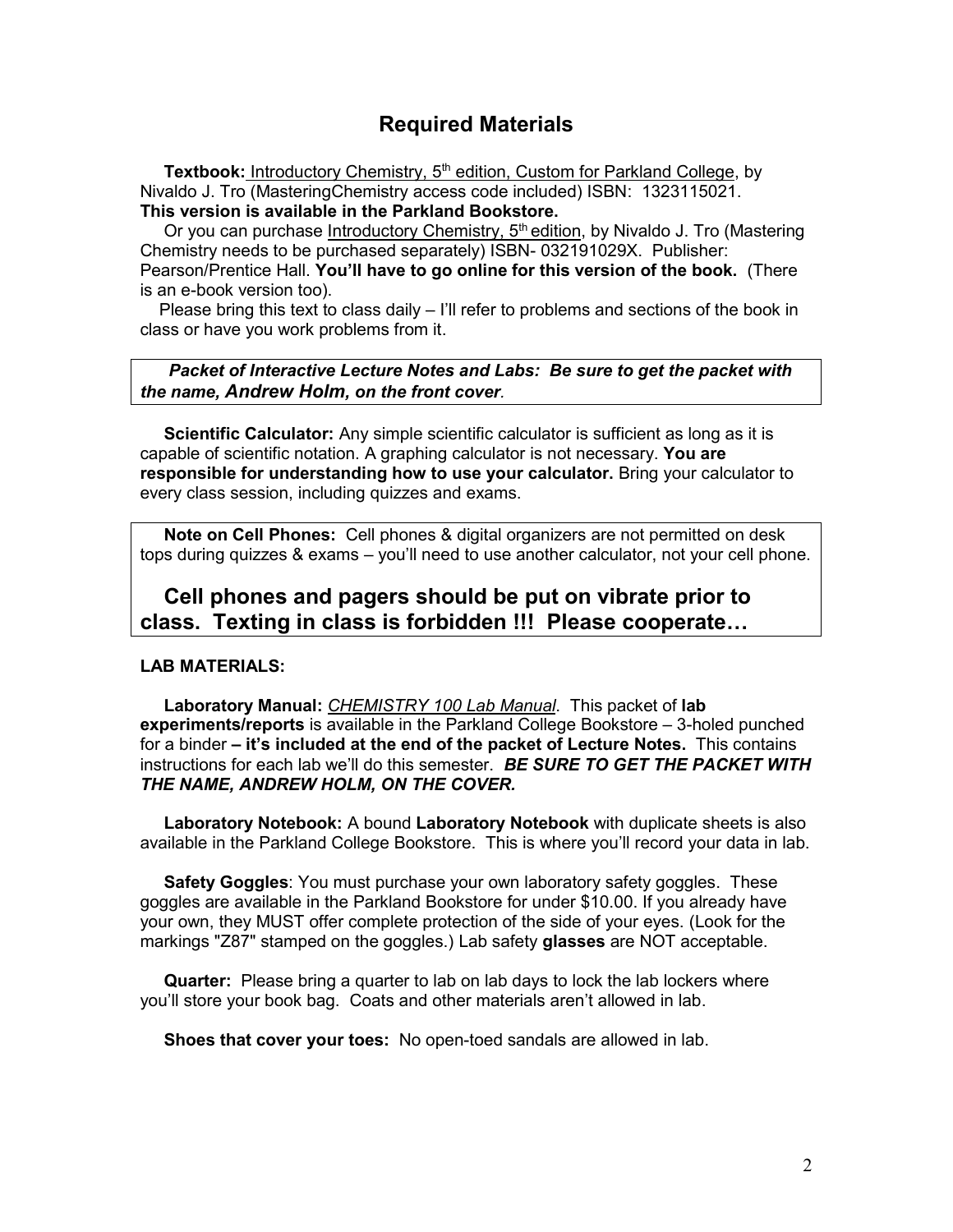## **Required Activity**

 **Activation of Student Email Account on Cobra:** I will use your Cobra email account to contact you and send reminders and other helpful messages if needed. **You have a message from me already. Please be sure to respond to it.**

# **Course Mechanics**

 According to policy, CHE 100 should meet for lab one hour a week and class for three hours a week. However, it is difficult to have a productive lab session that only lasts a single hour. Therefore, a typical week may consist of four hours of classroom time or two hours of classroom time and two hours of lab. Over the semester, lab hours will average out to one hour per week and classroom hours to three hours per week.

 **So on some Mondays we'll meet in the classroom and some we'll meet in the lab. Please pay close attention to your day-by-day schedule** (called the **Course Schedule**) **so that you know whether we meet for class or lab on Mondays.**

 Twelve chapters (or at least part of them) will be covered during the semester. The **Course Schedule** lists the sections of each chapter we will study. **Please follow the schedule and do the assignments for the days listed.**

Please note the **Objectives** listed in the Course Schedule – they're listed with each chapter section. **You should use the objectives to guide your study, since you will be responsible for every objective listed.** If a concept is not on the objective list, it will never be on a quiz, homework, or test. Quizzes and exams are based on the objectives.

# **Course Grading**

#### **Participation Grade (20%):**

I will provide you with a blue handout in class for this portion of the grade. Activities include class preparation, reading the textbook, homework, attendance, Cobra Practice Quizzes, in-class group activities/problems, and skill builder problems.

 The practice quizzes are taken online – these are called the **Cobra Practice Quizzes**; the grades on these quizzes go into your Participation Grade.

 **All Cobra Practice Quizzes** can be taken on any computer with internet access (home or school). To login go to *my.parkland*. Your Cobra login is the same as your email username and password (unless you have changed your email password; in that case your Cobra password will be the same as your original email password). You are expected to take the quiz on your own time within the specified range of dates and times.

 **You can take the Cobra Quiz on a chapter as many times as you want.** Only the highest grade will be recorded. The purpose of these quizzes is to prepare you for the **Written Mastery Quiz.** These Cobra Quizzes are an excellent way to test your understanding of the material before you take the Quiz that is worth a higher percentage of your grade.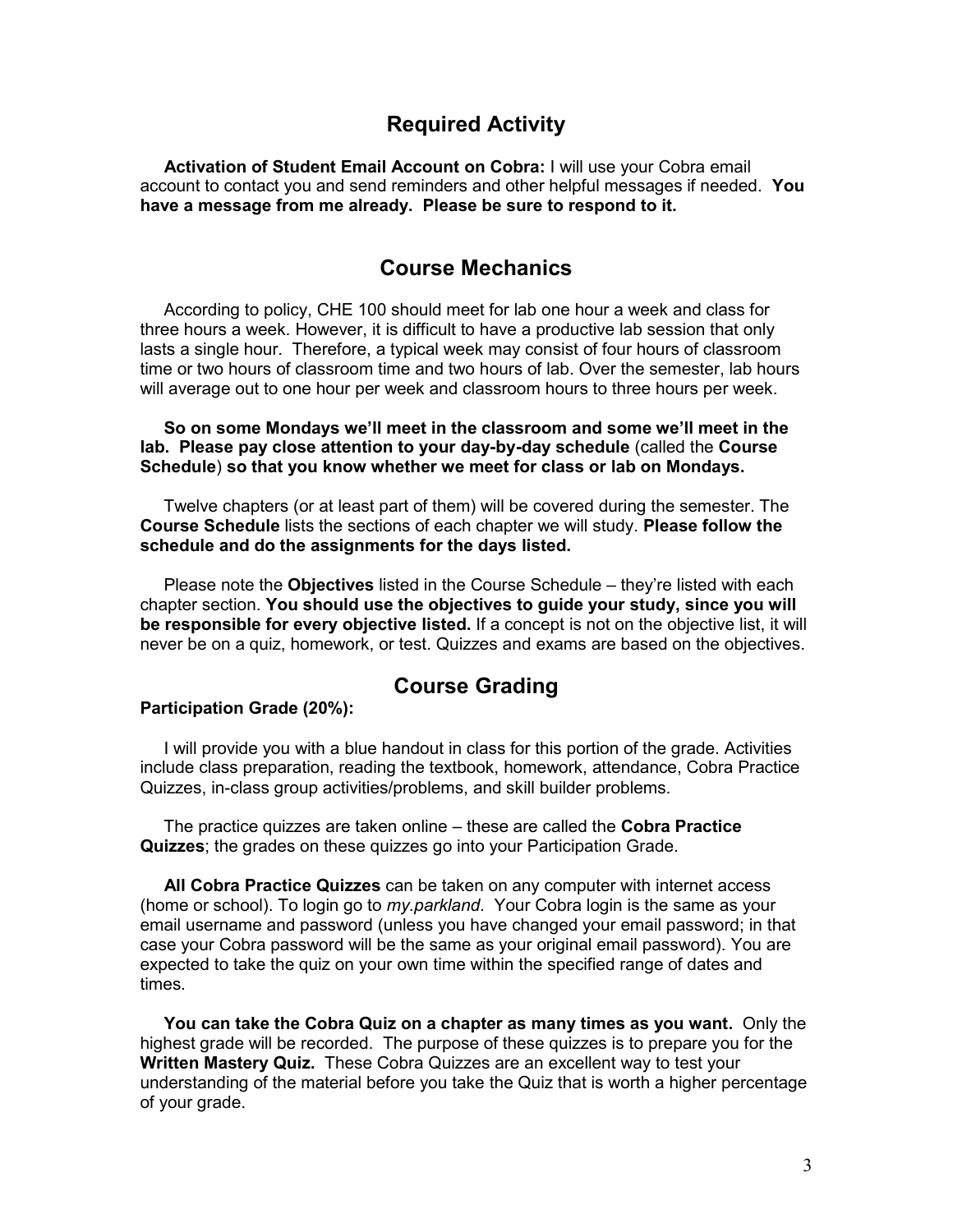**Note about Academic Honesty:** It will benefit you the most if you complete all your Cobra Quizzes alone **without receiving or giving outside assistance**.

#### **Mastery Quizzes (20%):**

 The **Mastery Quizzes (MQ)** will be taken in the **Natural Sciences Testing Center (L-161). It's open from 9 am – 4 pm, M – Th and 9 am – 3 pm on Fridays.** Eight of the **Mastery Quizzes** will be given. The lowest quiz grade will be dropped.

 **One make-up MQ is permitted – ONLY ONE** – there will be a 10% penalty assessed on it. A second missed Quiz will be counted as your lowest dropped one. Make sure you don't wait until the last minute to take the Quiz in case you run into a problem that prevents you from taking it on the last day it's available.

The quizzes designed to take approximately 20 minutes to complete, but **there is no time limit on the quizzes** other than the hours of the Testing Center, i.e., if you enter the Testing Center at 3:40 pm, you have only 20 minutes (they close at 4 pm).

 Both quizzes and exams may include a combination of true-false, multiple-choice, short answer, matching, and problem solving.

#### **Exam & Final:**

 **There is one Exam (15%) and one cumulative Final Exam (20%) this semester.** The "hour exam" will be given in the Natural Sciences Testing Center (L-161) on specified dates. The exam is designed to take approximately one hour to complete, but **there is no time limit on the exam** other than the hours of the Testing Center.

 A cumulative **Final Exam** will be given **in class** on the date shown on the Course Schedule. It covers everything we did this semester.

#### **Laboratory (25%):**

Chemistry is a laboratory science, and you will be required to perform lab work and to write reports of your lab work. You will perform eight lab experiments this semester. If you miss a lab due to extenuating circumstances, contact your instructor within one day.

 Labs will have **two-part assessment (35 - 50 points): Participation and a Lab Report.** More information on how the lab grade will be determined will be covered during your first lab period.

Some labs may also have a **Pre-Lab Quiz worth 5 or 10 additional points.** The Pre-Lab Quiz will be a short, timed quiz over anything in the lab. You can use the lab experiment and your lab notebook when you take the Pre-Lab Quiz.

### **The Introductory Safety Lab is required if you want to continue in the course. If you don't do that lab, you'll be dropped from the course.**

### **Chemistry is a laboratory science – so the lab portion is very important. If you miss more than two labs, you'll receive an F in the course.**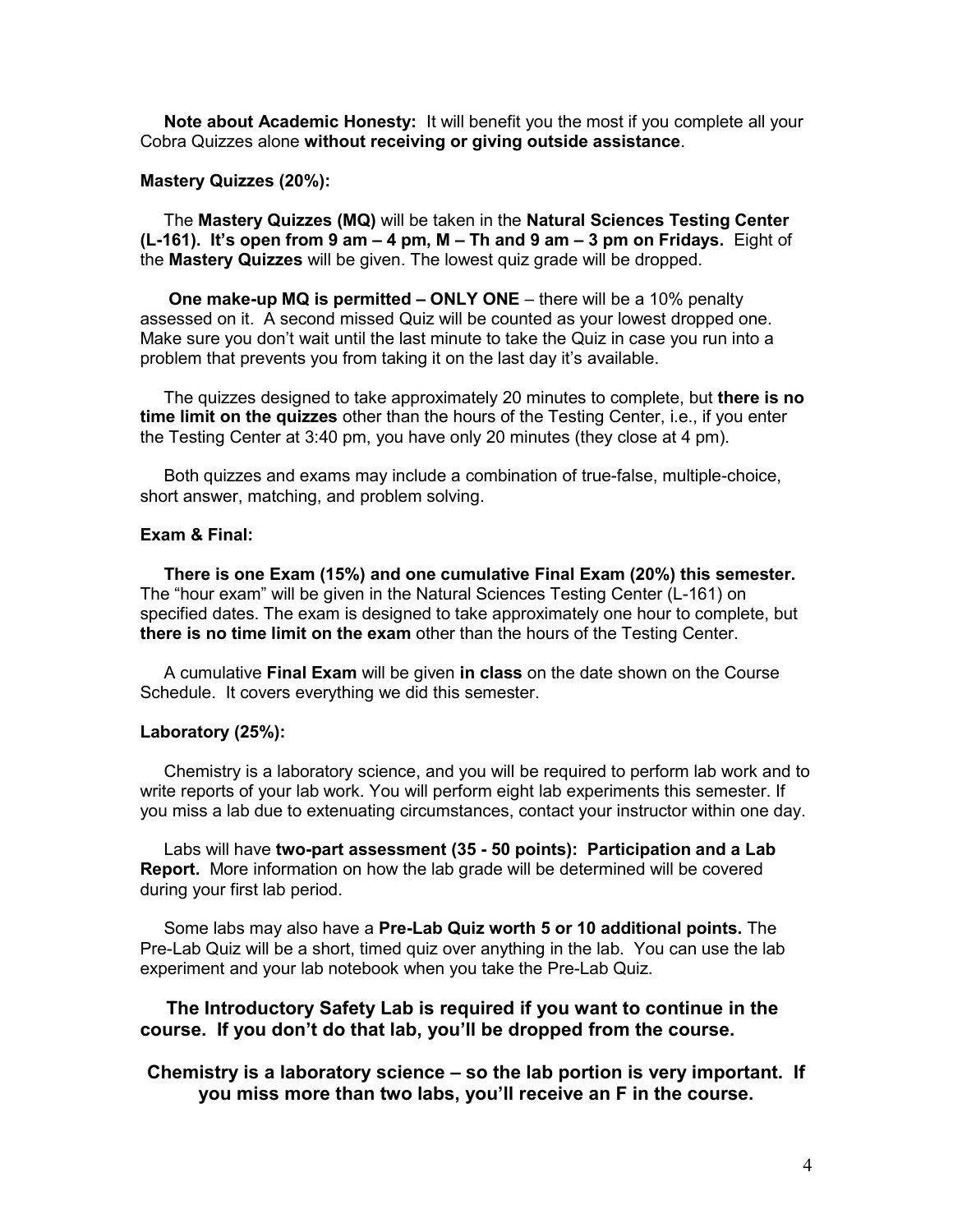# **Summary of Course Grading**

|                        | # of<br><b>Assessments   Overall</b> | <b>Percent of</b><br><b>Grade</b> |
|------------------------|--------------------------------------|-----------------------------------|
| <b>Participation</b>   | <b>TBD</b>                           | 20                                |
| <b>Mastery Quizzes</b> | 8                                    | 20                                |
| <b>Exam</b>            |                                      | 15                                |
| Labs                   | 8                                    | 25                                |
| <b>Final</b>           |                                      | 20                                |

# **Makeup Policy**

### **Participation:**

Your instructor will explain his policy. Be sure to pick up the handout.

### **Quizzes:**

There is one make-up on the **Cobra Practice Quizzes**. If you miss one, you will receive a 20% penalty on the make-up.

 There is only one make-up **Mastery Quiz**; after that, there are no other makeup quizzes. Again, there's a 20% penalty on the make-up. If you miss another quiz, for whatever reason, that quiz will be counted as your lowest and will be dropped.

### **Exam/Final:**

Notify your instructor of extenuating circumstances.

### **Labs:**

You must make up all missed labs to earn credit for CHE 100. **There will be a 10% penalty on any make-up lab.** 

If extenuating circumstances cause you to miss a scheduled lab time, it is YOUR responsibility to contact your instructor no later than one day after you miss the lab. You may be asked to provide evidence for your absence (doctor's note, etc.) If the absence is approved, an alternate assignment or an alternate time to make up the lab will be provided. You will still be responsible for the concepts that were covered in the lab exercise that you missed.

**It's very difficult to make up a lab, so try to avoid missing any labs if you can.**